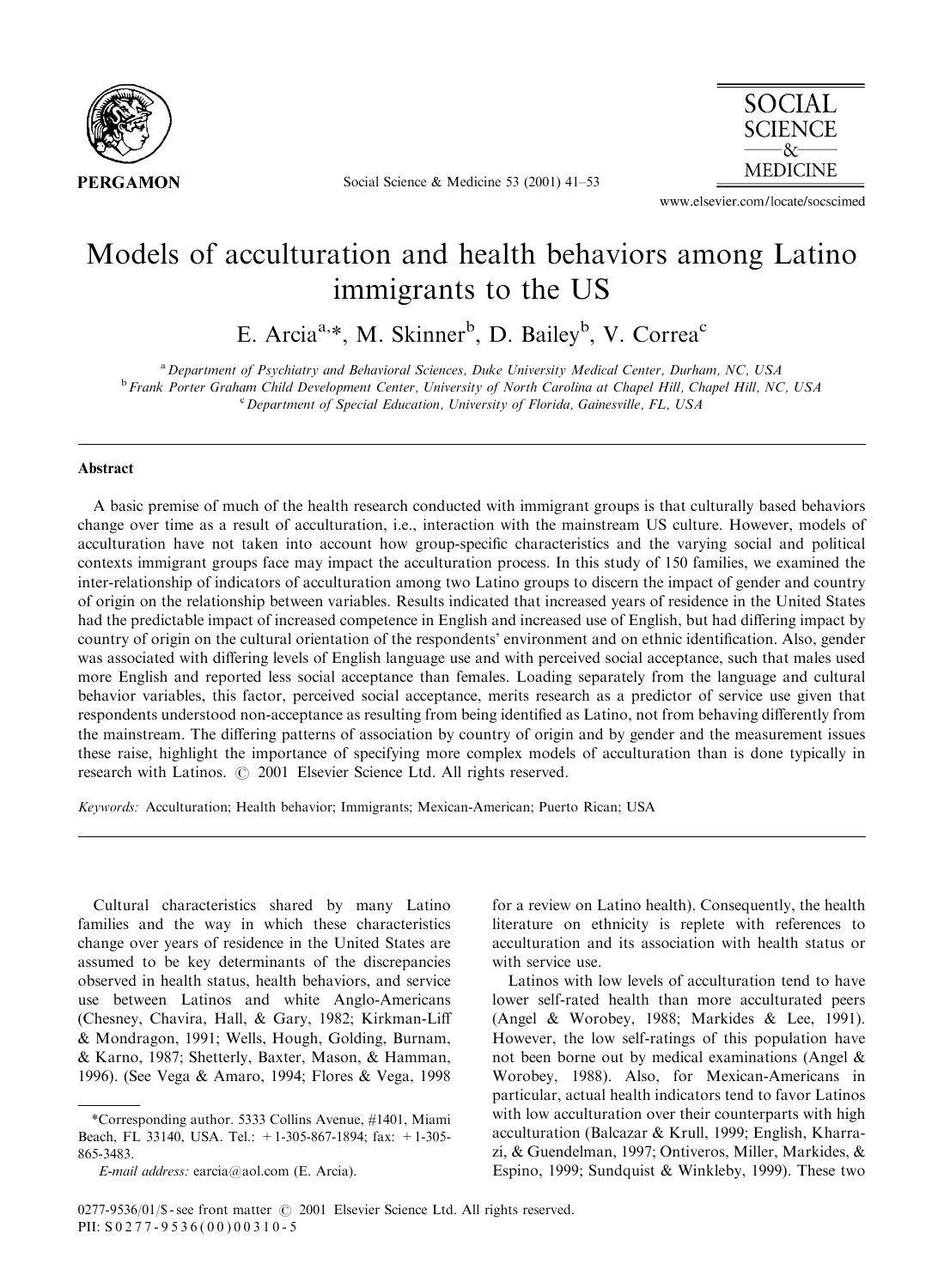sets of findings are counter-intuitive given the lower than average income and low service use of recent immigrants. The first, the discrepancy between self-reported health and actual morbidity appears to result from culturally based definitions of health (Angel & Thoits, 1987) that in part take into account resolved medical problems when evaluating current health status (Arcia, 1998). The second finding, the comparative advantage of Mexicans with low acculturation, given the preponderance of illegal migration among immigrants, speaks to the good to excellent health status necessary to undertake an illegal immigration experience and to the longterm damaging effect of social marginalization (Vega & Amaro, 1994).

Use of health services has also been associated with acculturation. With some minor exceptions (Prislin, Suarez, Simspon & Dyer, 1998), the literature is fairly consistent in reporting that low levels of acculturation are associated with lower than average service use across a wide range of services (Kirkman-Liff & Mondragon, 1991; Moore & Hepworth, 1994; O'Malley, Kerner, Johnson, & Mandelblatt, 1999; Wells et al., 1987).

Although there are definite associations between acculturation and health status, health behavior, and service use, models of acculturation have remained implicit or poorly specified. Indeed, the concept of acculturation itself is subject to some controversy (Rouse, 1992; Gutierrez, 1995). The lack of model specificity appears to result in discrepant findings and may lead to inadequate generalizations to immigrant populations. For instance, the advantage that low acculturation appears to provide to birth outcomes is primarily true with Mexican-Americans (Scribner & Dwyer, 1989).

So, what are the premises of acculturation models? The basic premise is that immigrant groups adapt their cultural practices as a result of interactions with the culture that they encounter. Earlier American models considered acculturation to be inevitable and because they valued Anglo cultural characteristics over those of immigrant groups, acculturation implied assimilation and unquestionably favorable outcomes (Teske & Nelson, 1974). Current assumptions about acculturation are less dogmatic about the inevitability and direction of change of the adaptive process. Therefore, they allow for diverse outcomes and suppose that individuals have some choice in determining these outcomes (Berry, 1980; LaFromboise, Coleman, & Gerton, 1993; Szapocznik, Kurtines, & Fernandez, 1980). They also recognize that many immigrants are grounded in two or more cultures, such that successful adaptation is currently more likely to be defined as the ability to participate effectively in each culture (Chavez, 1994; Cortes, Rogler, & Malgady, 1994; LaFromboise et al., 1993).

Acculturation has been measured by various proxies. Language facility and use is the most frequently used

and most robust indicator (Cuellar, Harris, & Jasso, 1980; Burnam et al., 1987; Marks et al., 1987; Mendoza, 1989; Padilla, 1980). Others are measures of length of residence in the host country such as: generation status, years of residence in the United States, proportion of the respondent's life lived in the United States, or age at arrival (Leclere, Jensen, & Biddlecom, 1994; Scribner & Dwyer, 1989; Becerra, Hogue, Atrash, & Perez, 1991). And, in an attempt to assess more process factors, several acculturation scales have included the cultural orientation of daily life interactions and practices such as foods, friends, and businesses (Burnam et al., 1987; Marks et al., 1987; Mendoza, 1989; Szapocznik et al., 1980). Last, many instruments of acculturation include ethnic self-identification (Montgomery, 1992).

Regrettably, most indicators of acculturation overlap with indicators of social and economic status (Negy & Woods, 1992; Suarez & Pulley, 1995) and only recently has research attempted to assess the independent effects of each (Canabal & Quiles, 1995; Harwood, Schoelmerich, Ventura-Cook, Schulze, & Wilson, 1996; Ruiz, Marks, & Richardson, 1992; Suarez & Pulley, 1995). The implications for health behaviors and services are substantial. For instance, lack of a working knowledge of English may tap into acculturation by signaling culturally based health behaviors that differ from the Anglo mainstream, but may also represent an economic disadvantage that bars use of health services, and/or a barrier to attaining information about relevant services (Schreiber & Homiak, 1981). In addition, lack of English proficiency may be expected to interact with factors such as gender, education, and race. The health service experience of non-English speakers who are white and college educated must differ from those of multi-racial farm workers. Thus, the various indicators of acculturation may explain some variance, but also fail to clarify the nature of relationships.

In addition to the fact that measures of acculturation may also be proxies for other factors, the current understanding that acculturation is a process with substantial variability has not led to an examination of the factors that may explain that variability. Rarely does research compare more than one measure of acculturation (Balcazar & Krull, 1999). Also, the diversity of the social and political contexts faced by various immigrant groups is typically ignored. It is often assumed that increased length of residence in the host country has the same or comparable effects across groups from varying countries of origin despite the fact that substantial heterogeneity has been observed in the health outcomes of Latino groups (Arcia, Keyes, & Gallagher, 1994; Becerra et al., 1991; Scribner & Dwyer, 1989). The wide discrepancies in the initial cultural, social, economic, and educational characteristics between immigrant groups, and the effect that these initial differences may